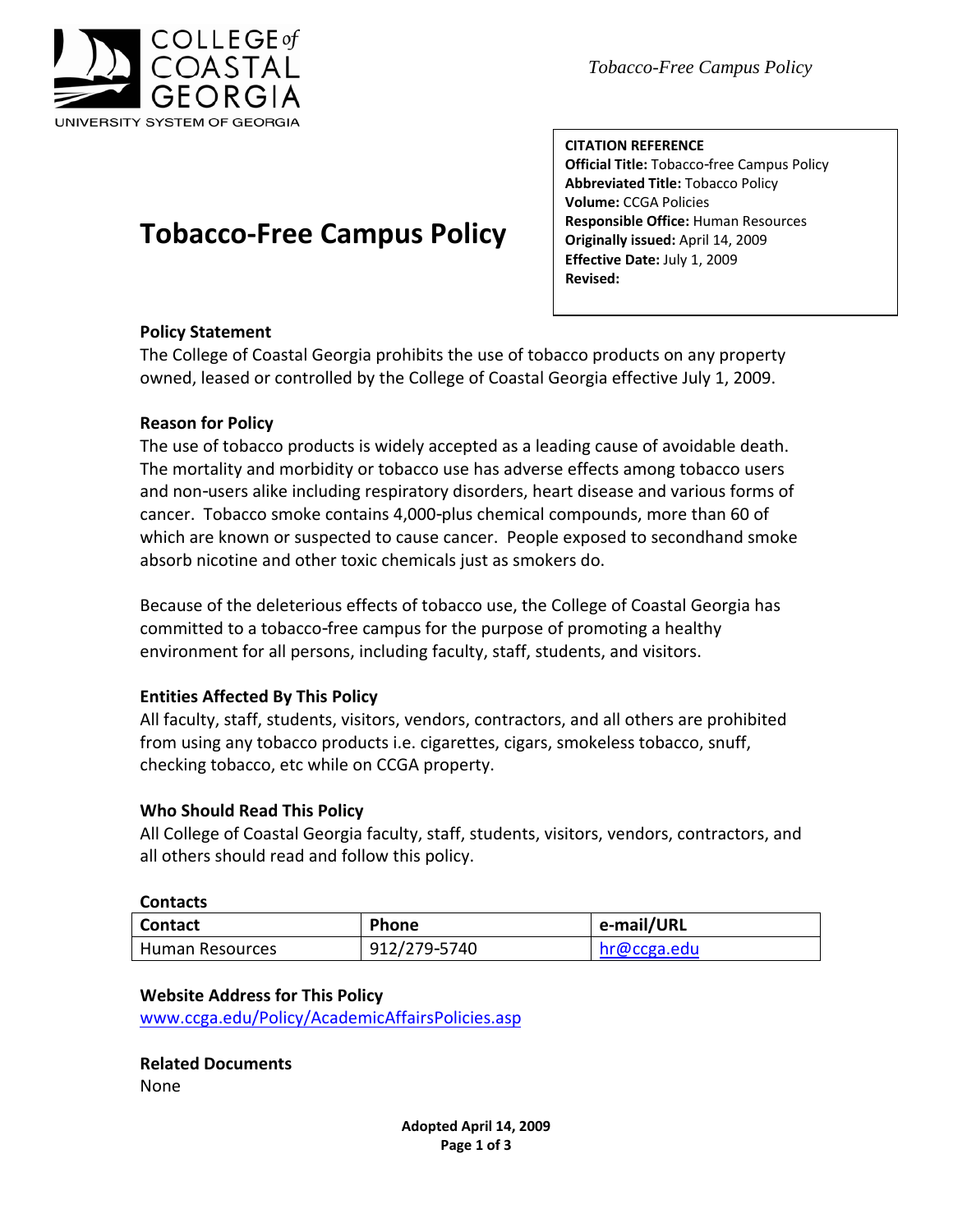

### **Definitions**

These definitions apply to these terms as they are used in this policy:

- a. Employee any individual who is employed by the College of Coastal Georgia for direct or indirect monetary wages and profit.
- b. Student any individual who is registered to take classes at the College of Coastal Georgia.
- c. Visitor any individual who is on CCGA property who is not an employee or student.
- d. CCGA property includes but is not limited to all buildings, surrounding land, parking lots, green space, and adjacent sidewalk areas owned, leased or controlled by the College of Coastal Georgia.
- e. Green Space Green space includes the landscaped and grassy areas of the campus.
- f. Tobacco product Any product derived from cultivated tobacco, including but not limited to cigarettes, cigars, bidis, kreteks, pipes, and smokeless tobacco.

### **Overview**

Faculty, staff, students, visitors, vendors, contractors, and all others are prohibited from using any tobacco products while on property owned, leased, or controlled by the College of Coastal Georgia, including but not limited to all buildings, surrounding land, parking lots, green space, and adjacent sidewalk areas. Use of tobacco products in vehicles that are on CCGA property is prohibited.

**ENFORCEMENT:** Faculty, staff and students of CCGA are expected to be positive role models and good ambassadors of the Tobacco Free initiative to non CCGA persons on campus.

1) All CCGA supervisors must inform subordinate staff members of this policy and inform them that failure to comply can be grounds for disciplinary action, up to and including dismissal. Employees will be informed of the penalties for violation of work rules and policies for faculty and students.

2) The monitoring and enforcement of the tobacco free workplace policy is the responsibility of all CCGA faculty, staff and students. Each member should consistently and politely bring any infraction of this policy to the attention of the person or persons observed violating the policy.